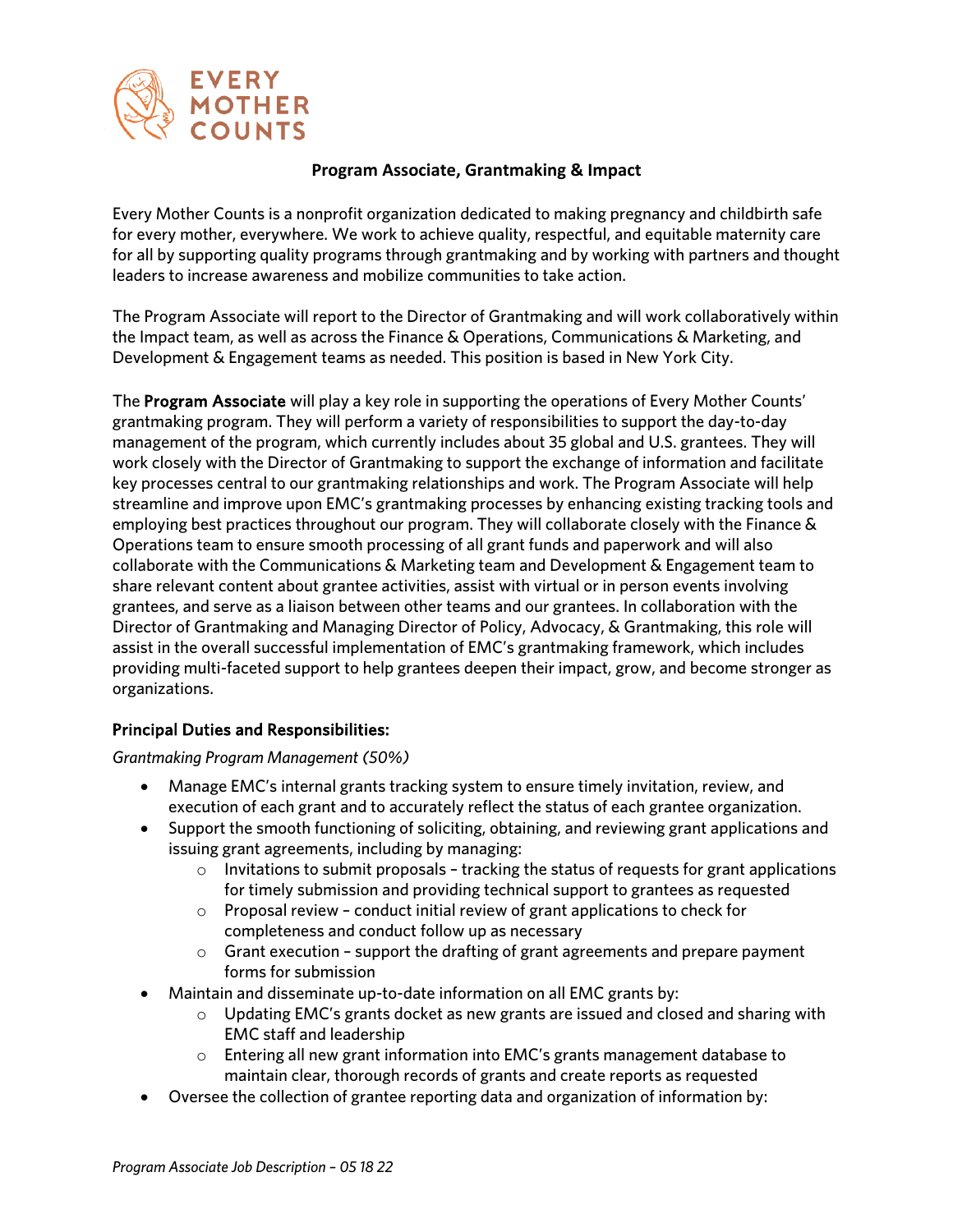- $\circ$  Managing timely data collection processes from grantees in collaboration with the Manager of Research and Impact.
- $\circ$  Supporting the organization of grantee data and the generating of impact metrics
- Support ongoing communication with grantee-related matters by:
	- $\circ$  Scheduling check in meetings with the grantmaking team and joining meetings as appropriate.
	- o Sharing relevant information with grantees, including newsletters, recent publications, and opportunities that may be of interest.
	- o Responding to general grant inquiries and direct inquiries to the Director of Grantmaking for review.
- Collaborate with the Director of Grantmaking to identify external and internal opportunities to apply EMC's unique approach to supporting our grantee partners.

#### *Interdepartmental Collaboration (25%)*

- Assist with the development of content about EMC grantees across teams, including by:
	- $\circ$  Sharing storytelling and impact data as it is received to ensure staff members have access to this information to inform their work.
	- o Collaborating to draft EMC communication materials highlighting grantees and providing input to ensure all messaging adequately reflects the work of our partners.
	- $\circ$  Drafting content for EMC donor updates and reports and compiling additional information as needed.
- Schedule Lunch and Learns and additional engagements with grantees to create learning opportunities for the EMC staff.

## *General Impact Team Support (25%)*

- Provide additional operational and administrative support to the Impact team as needed.
- Support the planning and implementation of special projects, including grantee convenings.

## Professional Experience & Qualifications:

- Bachelor's Degree with 3+ years of relevant program management or operations experience, or recent Master of Public Health graduate
- Knowledge and/or interest in the field of international and U.S. maternal health
- Excellent written and oral communication skills, including ability to communicate to diverse audiences
- Strong organizational and analytic skills, including strong proficiency in Microsoft excel
- Acute attention to detail and a track record of consistently delivering quality work
- Ability to support a fast-paced and collaborative team with accountability and efficiency
- Strong project management, coordination, time management, and organizing skills
- Communicates clearly, thoroughly, and regularly about plans and decisions with openness and honesty with team members and others
- A team player who engenders trust and confidence, with an ability to interact positively with all members of the staff
- Must have the ability to work in a team setting and independently